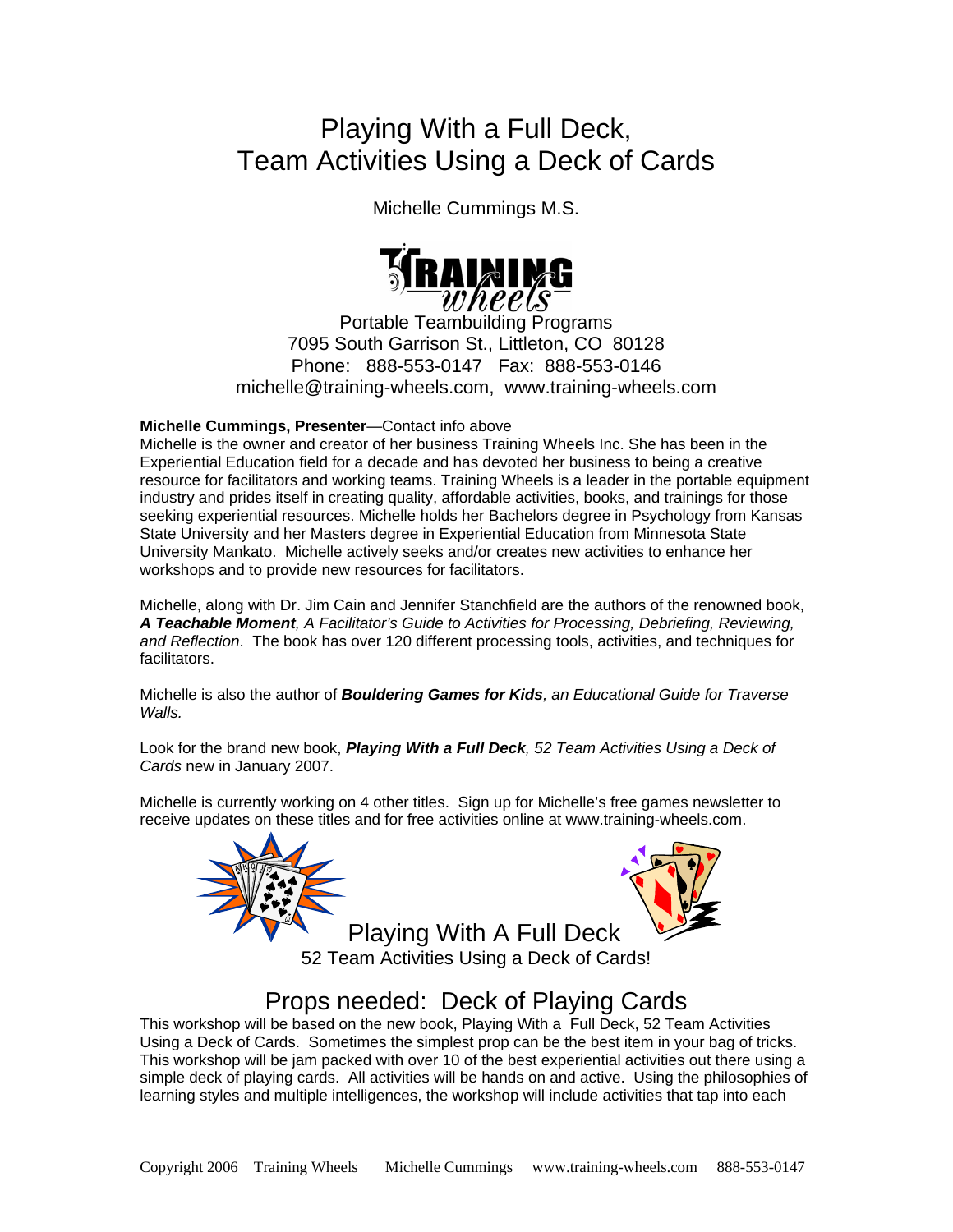learning style of the participants you will encounter in your practice. Activities will range in style from diversity, icebreakers, problem solving, communication, debriefing, and social norms. Come prepared to play a lot and learn even more. Jokers welcome.

I use Jumbo cards just so they are easier to see from across a big room. The activities in this handout are a few of my favorites. Please consider signing up for our free games e-newsletter and receive a free e-book with 9 complete playing card writeups from the new book!

#### **Pokerface**

There are many playing card activities to deal with inclusion and diversity. Pokerface is one of them. Give each participant a card, ask them not to look at it and put the card to their forehead. Ask participants to treat each other based on the face value of their card. It's amazing to watch the royalty cards get bowed to and the 2 cards get pushed away and treated poorly. Sometimes the 2 cards will form their own 'gang' because they are tired of being treated poorly. Great for discussion on who places value on you. What happens when people feel left out. Isn't the two card sometimes the most valuable card when playing blackjack and you have a 19? Things like that. Great for diversity, people of all abilities can play.

#### **Group Blackjack**

Another activity using the same cards is actually Group Blackjack. Same as above, Give each participant a card and ask them not to look at it and place it to their forehead. Ask them to play 'Blackjack' but everyone in the group must be included in a group that equals a combined value of 19, 20, or 21. Simple blackjack rules in case you are unfamiliar with it: Aces equal a value of 1 or 11. Royalty cards equal a value of 10. all other number cards are face value. If you give them a range of 19, 20, and 21 they should be able to include EVERYONE in the group no matter how many participants you have. Even groups of 15 should be able to do it as long as there are a few aces thrown in. Throw a Joker card in and make it a 'wild' card, so it can be whatever value they want it to be.

#### **52 Card Pickup**

Directions: This is a great big group activity. Set 4 chairs back to back in a square fashion so that each line protrudes out from the center like the spoke of a wheel. Designate which chair is for which suit. One way to start it is to give each participant a card and tell them not to look at it. Tell them that whoever has the king in each suit is to sit in the chair. Then the queen on his/her lap, then the jack on the queen's lap, etc. You will eventually have one bit lap sit! Then once everyone has been given a card tell them to look at it and then line up in order by suit as quickly as possible. Be ready for loud and fast! Another way to start it is to give the instructions first and then fling the cards up in the air and let them scramble for a card and then line up.

#### **Deck of Card Debrief**

Directions: Designate a meaning to each suit within the deck of cards. For example hearts could represent successes, spades could represent situations individuals had a difficult time with, diamonds could represent something they noticed about themselves and clubs could represent something they noticed about one of the other group members.

Shuffle the deck and deal each individual a hand (up to 8 cards). For each card, the individual shares with the group an example of what the suit represents. The numbers on the cards and face cards can be involved also. For example, Jacks are wild cards that can be traded for another card in the deck and the numbers on the cards represent how many thoughts that individual may share with the group, etc. You may want to "stack the deck" with specific cards or adapt the rules so that the person who draws a "10" does not have to share 10 items--this could get a bit lengthy!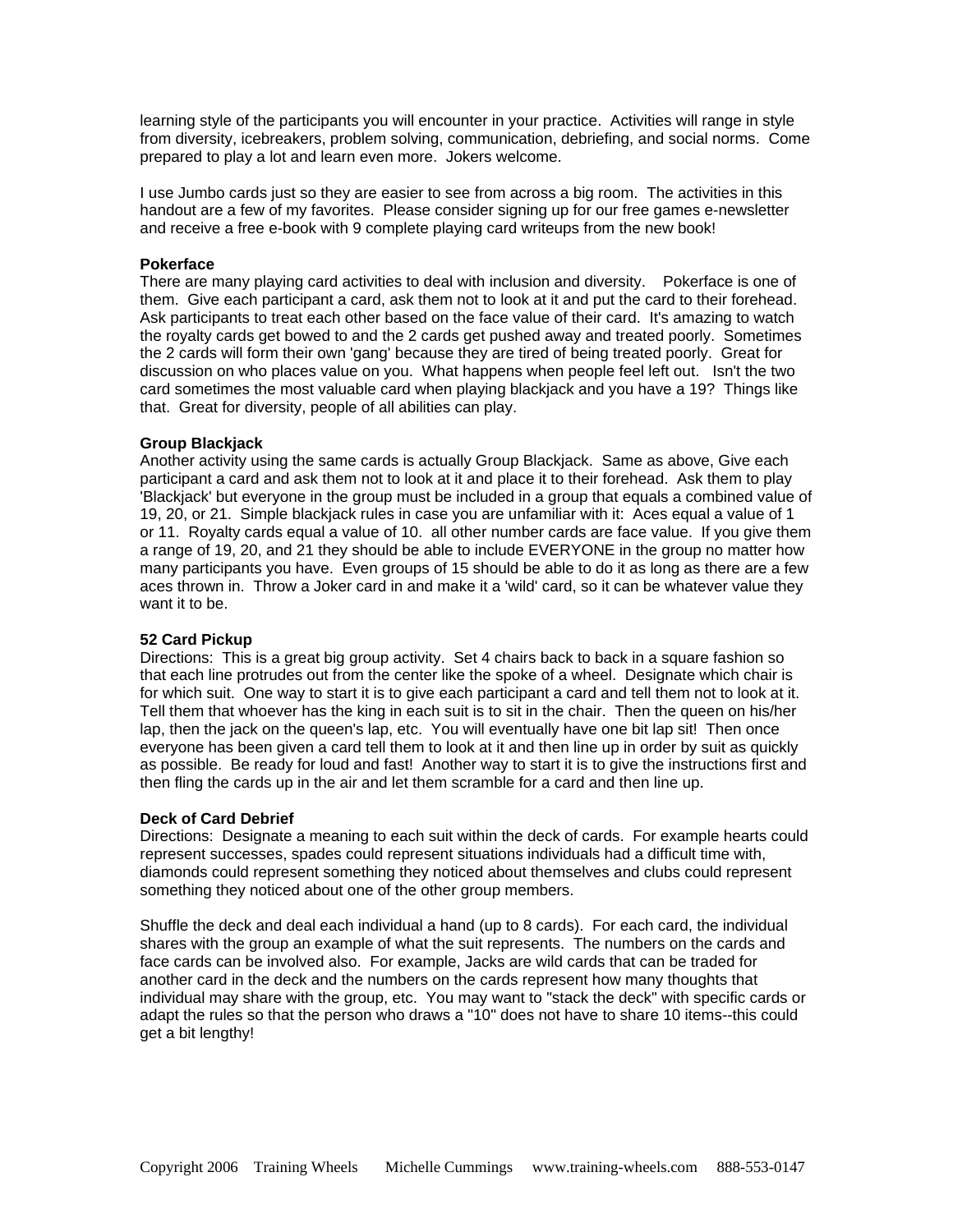#### **Get 20**

Invite your participants to get into groups of 4 or 5. Give each participant one card. Ask them to use any math function (addition, subtraction, multiplication and division) to get their cards into a sequence that would equal the number 20. For example, if one group had a cluster of cards that are these values: a King(10), Ace (1 or 11), 5, 6 and 8, the group would get into a line and explain to the group how they equal 20: a King plus an Ace would be 11, 11 plus 8 equals 19, 19 plus 6 equals 25. 25 minus 5 equals 20. Make sense? Occasionally you will have groups that will not be able to make their cards work for a value of 20. In this case I invite other groups to invite a 'card' to their group and make a new sequence. You can also switch up cards to keep the same group intact but with different cards.

#### **War**

Divide the group into even teams. Lay a piece of rope or webbing on the ground. Have one group stand on one side of the line, the other group on the other side of the line. Give each participant a card and ask them not to look at it. Players from each team approach the line and face off against one player from the other team. If there are uneven teams, those without a person to face off against must wait until the next round to play. On the count of three each pair will reveal their card simultaneously to their partner. Whoever has the higher card wins their opponent to their side. If players reveal the same card they declare a tie and both members remain on their own side. Then players exchange cards with at least three people on their side so they do not know what card they have. Then play resumes as stated above. Players from each team approach the line and face off against one player from the other team. Play continues as long as participants are still having fun!

#### **Sentence Shuffle**

Divide the team into smaller groups of 5-6. Deal each participant a card. Ask them to keep their card and not trade it with anyone. Each group must compose a sentence using their cards using alphabetical values. Participants must stand in the correct order and present their sentence to the larger group. For example, one group of 6 participants is dealt an ace, three, two, king, four, and a seven. Their sentence might be, "A tiny taupe kangaroo falls softly." Encourage each group to come up with 3 or 4 sentences.

Call or email with any questions on these. Enjoy!

#### **Training Wheels Workshops and Training Events**

Here is a collection of some of my favorite workshops, conference presentations, and training events. You can request any of these prepared programs or a custom designed program. Bring me out to your camp for any of the following workshops:

**Processing Workshop** Need more to processing than sitting in a circle, asking questions, and talking about what happened? This workshop is designed to introduce you to a multitude of different processing tools that are simple and easy to use. You will learn how to make/do the activities yourself or find out where to get them. You can increase the quality and value of your programs through powerful reflective learning. One hour to two day workshops available.

**Playing With a Full Deck** Sometimes the simplest prop can be the best item in your bag of tricks. This workshop is based on Michelle's book and will be jam packed the best experiential activities out there using a simple deck of playing cards. All activities will be hands on and active. Using the philosophies of learning styles and multiple intelligences, the workshop will include activities that tap into each learning style of the participants you will encounter in your practice. Activities will range in style from diversity, icebreakers, problem solving, communication, debriefing, and social norms. Come prepared to play a lot and learn even more. Jokers welcome. One hour to two day workshops available.